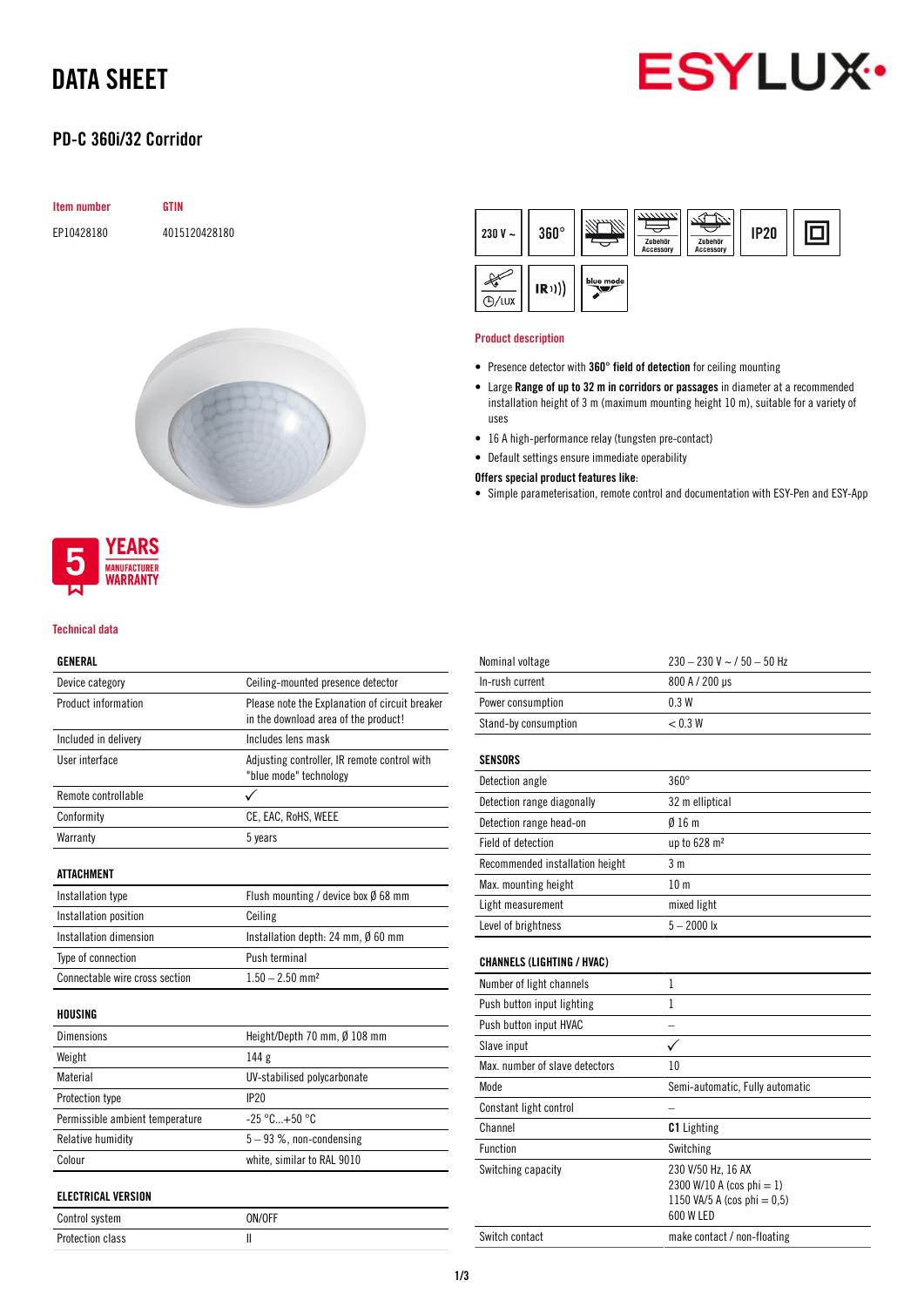# DATA SHEET

## PD-C 360i/32 Corridor



| <b>Item number</b>                | <b>GTIN</b>   |                    |                                                                                                                                           |                                                                                                      |                                  |               |
|-----------------------------------|---------------|--------------------|-------------------------------------------------------------------------------------------------------------------------------------------|------------------------------------------------------------------------------------------------------|----------------------------------|---------------|
| EP10428180                        | 4015120428180 |                    |                                                                                                                                           |                                                                                                      |                                  |               |
| Push button input                 |               |                    |                                                                                                                                           | Switch-off delay time                                                                                | 60 s30 min (adjustable in steps) |               |
| Impulse mode                      |               |                    |                                                                                                                                           |                                                                                                      |                                  |               |
|                                   |               |                    |                                                                                                                                           |                                                                                                      |                                  |               |
| <b>Factory settings</b>           |               |                    |                                                                                                                                           |                                                                                                      |                                  |               |
| GENERAL                           |               |                    |                                                                                                                                           | Operating mode                                                                                       | fully automatic                  |               |
| Sensitivity                       |               | 100 %              |                                                                                                                                           | Level of brightness/switching threshold                                                              | 500 lx                           |               |
|                                   |               |                    |                                                                                                                                           | Switch-off delay time                                                                                | 5 min                            |               |
| <b>CHANNELS (LIGHTING / HVAC)</b> |               |                    |                                                                                                                                           |                                                                                                      |                                  |               |
| Channel                           |               | <b>C1</b> Lighting |                                                                                                                                           |                                                                                                      |                                  |               |
| <b>Accessories</b>                |               |                    |                                                                                                                                           |                                                                                                      |                                  |               |
| <b>Product designation</b>        |               | Item number        | <b>Product description</b>                                                                                                                |                                                                                                      |                                  | <b>GTIN</b>   |
| Ceiling-mounted presence detector |               |                    |                                                                                                                                           |                                                                                                      |                                  |               |
| PD-C 360/8 Slave                  |               | EP10055379         | Slave presence detector for extending the field of detection of a Master presence detector                                                |                                                                                                      |                                  | 4015120055379 |
| PD-C 360/24 Slave                 |               | EP10055386         | Slave presence detector for extending the field of detection of a Master presence detector                                                |                                                                                                      |                                  | 4015120055386 |
| PD-C 360/32 Slave                 |               | EP10427770         | Slave presence detector for extending the field of detection of a Master presence detector                                                |                                                                                                      |                                  | 4015120427770 |
| PD-C 360/32 Warehouse slave       |               | EP10425790         | Slave presence detector for extending the field of detection of a Master presence detector                                                |                                                                                                      |                                  | 4015120425790 |
| Cover                             |               |                    |                                                                                                                                           |                                                                                                      |                                  |               |
| COMPACT COVER SET 24/32 SR        |               | EP10425431         | Cover set for COMPACT series, 24 m/32 m, consists of cover and design ring, silver                                                        | 4015120425431                                                                                        |                                  |               |
| COMPACT COVER SET 24/32 BK        |               | EP00007491         |                                                                                                                                           | Cover set for COMPACT series, 24 m/32 m, consists of cover and design ring, black                    |                                  | 4015120007491 |
| <b>Mounting</b>                   |               |                    |                                                                                                                                           |                                                                                                      |                                  |               |
| COMPACT MOUNTING BOX IP20 SM WH   |               | EP10425370         | Surface-mounted box for COMPACT series, IP20, white                                                                                       | 4015120425370                                                                                        |                                  |               |
| COMPACT MOUNTING BOX IP20 SM SR   |               | EP10425387         | Surface-mounted box for COMPACT series, IP20, silver                                                                                      |                                                                                                      |                                  | 4015120425387 |
| COMPACT MOUNTING BOX IP54 SM WH   |               | EP10425905         | Surface-mounted box for COMPACT series, IP54, white                                                                                       | 4015120425905                                                                                        |                                  |               |
| COMPACT MOUNTING BOX IP54 SM SR   |               | EP10425912         | Surface-mounted box for COMPACT series, IP54, silver                                                                                      |                                                                                                      |                                  | 4015120425912 |
| MOUNTING SET IP20 FM 62 WH        |               | EP10425929         | Recessed ceiling mounting set includes installation bracket and dust-protected box, 62 mm                                                 |                                                                                                      |                                  | 4015120425929 |
| COMPACT MOUNTING BOX IP54 SM BK   |               | EP10426940         | Surface-mounted box for COMPACT series, IP54, black                                                                                       |                                                                                                      |                                  | 4015120426940 |
| COMPACT MOUNTING BOX IP20 SM BK   |               | EP10426933         | Surface-mounted box for COMPACT series, IP20, black                                                                                       |                                                                                                      |                                  | 4015120426933 |
| Protection                        |               |                    |                                                                                                                                           |                                                                                                      |                                  |               |
| BASKET GUARD ROUND LARGE          |               | EM10425608         |                                                                                                                                           | Basket guard for presence and motion detectors and smoke detectors, $\emptyset$ 180 mm, height 90 mm |                                  | 4015120425608 |
| <b>Remote control</b>             |               |                    |                                                                                                                                           |                                                                                                      |                                  |               |
| ESY-Pen                           |               | EP10425356         | ESY-Pen and ESY-App, two tools for every task: (1) Parameterisation, (2) remote control, (3) light<br>measurement, (4) project management | 4015120425356                                                                                        |                                  |               |
| REMOTE CONTROL MDi/PDi            |               | EM10425509         | IR remote control for presence detectors and motion detectors                                                                             |                                                                                                      |                                  | 4015120425509 |